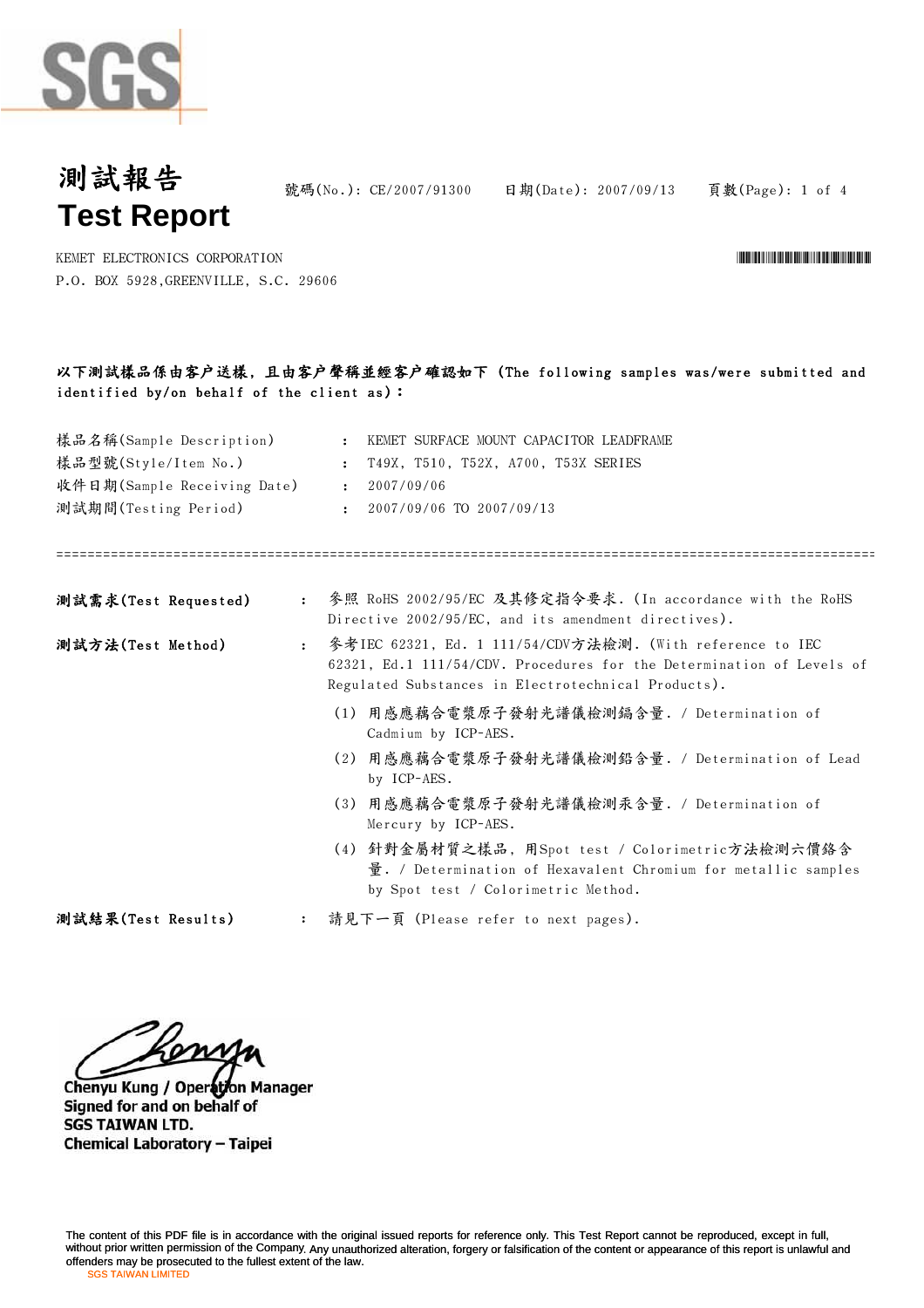

## 測試報告 **Test Report**

號碼(No.): CE/2007/91300 日期(Date): 2007/09/13 頁數(Page): 2 of 4

KEMET ELECTRONICS CORPORATION \*CE/2007/91300\* P.O. BOX 5928,GREENVILLE, S.C. 29606

### 測試結果(Test Results) 單位(Unit): mg/kg

| 测試項目                                                                        | 測試方法<br>Method | 結果 (Result) | 方法偵測<br>極限値<br>(MDL) |  |
|-----------------------------------------------------------------------------|----------------|-------------|----------------------|--|
| (Test Items)                                                                | (Refer to)     | No.1        |                      |  |
| 编 / Cadmium (Cd)                                                            |                | n.d.        |                      |  |
| 鉛 / Lead (Pb)                                                               | (2)            | 18          |                      |  |
| 汞 / Mercury (Hg)                                                            | (3)            | n.d.        |                      |  |
| 六價鉻 / Hexavalent Chromium Cr(VI) by<br>Spot test / boiling water extraction | (4)            | Negative    | See Note 4           |  |

### 測試部位描述 (TEST PART DESCRIPTION):

NO.1 : 銀色/霧面銀色金屬 (SILVER COLORED/FROSTED-SILVER COLORED METAL)

#### 備註(Note):

- 1.  $mg/kg = ppm$
- 2. n.d. = Not Detected (未檢出)
- 3. MDL = Method Detection Limit (方法偵測極限值)
- 4. Spot-test:

```
Negative = Absence of Cr(VI) coating / surface layer(鍍層中偵測不到六價鉻),
```
Positive = Presence of Cr(VI) coating / surface layer(鍍層中偵測到六價鉻);

The tested sample should be further verified by boiling-water-extraction method if the spot test result cannot be confirmed.

## (當該測項無法確認時, 測試樣品可藉由boiling-water-extraction測試方法進一步確認) Boiling-water-extraction:

Negative = Absence of Cr(VI) coating / surface layer(鍍層中偵測不到六價鉻),

Positive = Presence of Cr(VI) coating / surface layer(鍍層中偵測到六價鉻);

the detected concentration in boiling-water-extraction solution is equal or

- greater than  $0.02$  mg/kg with  $50\,$  cm $^2$  sample surface area.
- 該溶液濃度≧0.02 mg/kg with 50 cm $^2$  (sample surface area)

### 5. 樣品的測試是基於申請人要求混合測試,報告中的混合測試結果不代表其中個别單一材質的含量.

(The samples was/were analyzed on behalf of the applicant as mixing sample in one testing. The above results was/were only given as the informality value).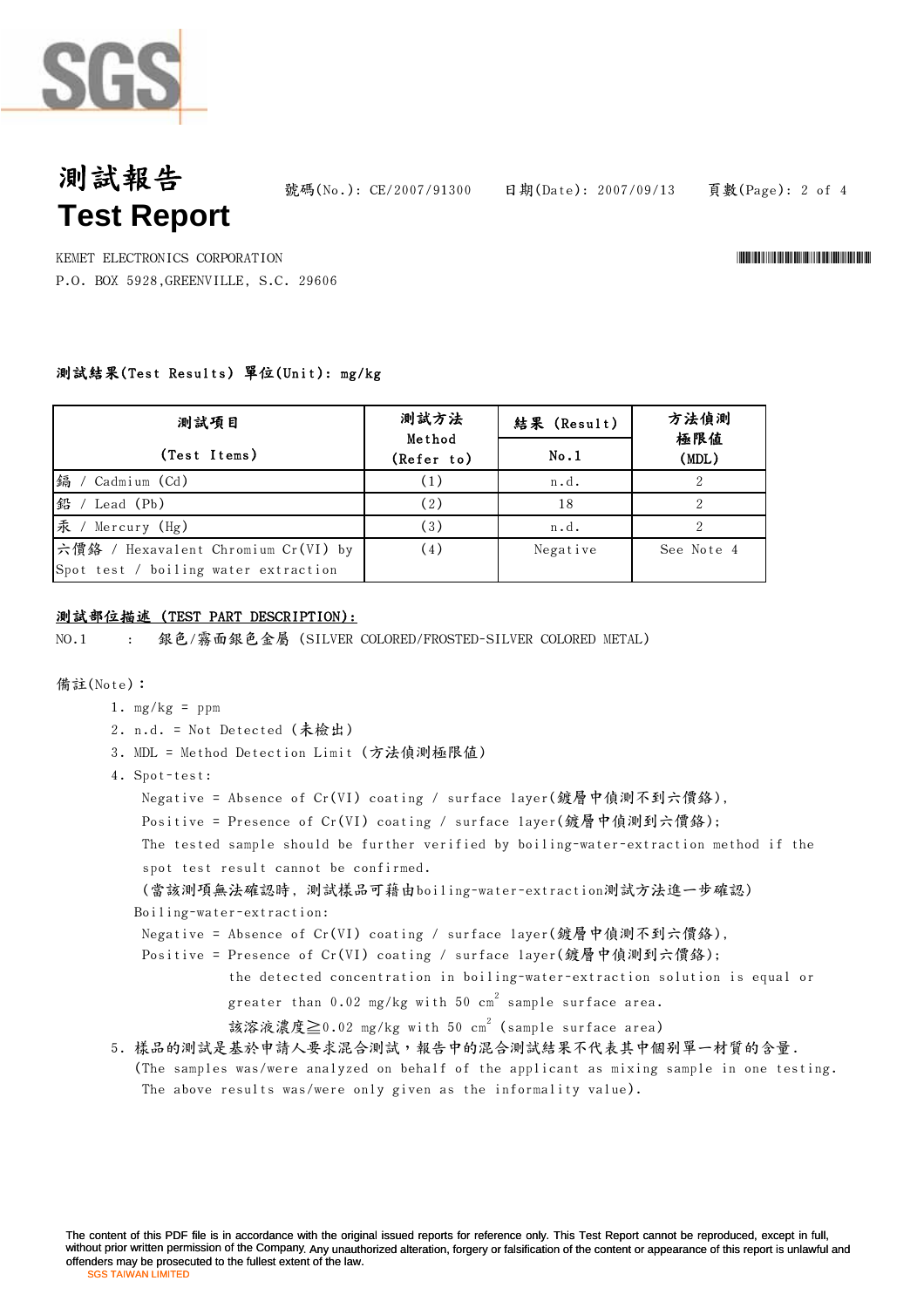# 測試報告 **Test Report**

號碼(No.): CE/2007/91300 日期(Date): 2007/09/13 頁數(Page): 3 of 4

\*CE/2007/91300\*CE/2007/91300\*CE/2007/91300\*CE/2007/91300\*CE/2007

P.O. BOX 5928,GREENVILLE, S.C. 29606 KEMET ELECTRONICS CORPORATION

- 1) 根據以下的流程圖之條件,樣品已完全溶解。(六價鉻測試方法除外) / These samples were dissolved totally by pre-conditioning method according to below flow chart. ( $Cr^{6+}$  test method excluded)
- 2) 測試人員: 張啓興 / Name of the person who made measurement: Troy Chang
- 3) 測試負責人:龔振裕 / Name of the person in charge of measurement: Chenyu Kung



The content of this PDF file is in accordance with the original issued reports for reference only. This Test Report cannot be reproduced, except in full, without prior written permission of the Company. Any unauthorized alteration, forgery or falsification of the content or appearance of this report is unlawful and SGS TAIWAN LIMITED LIMITED offenders may be prosecuted to the fullest extent of the law.